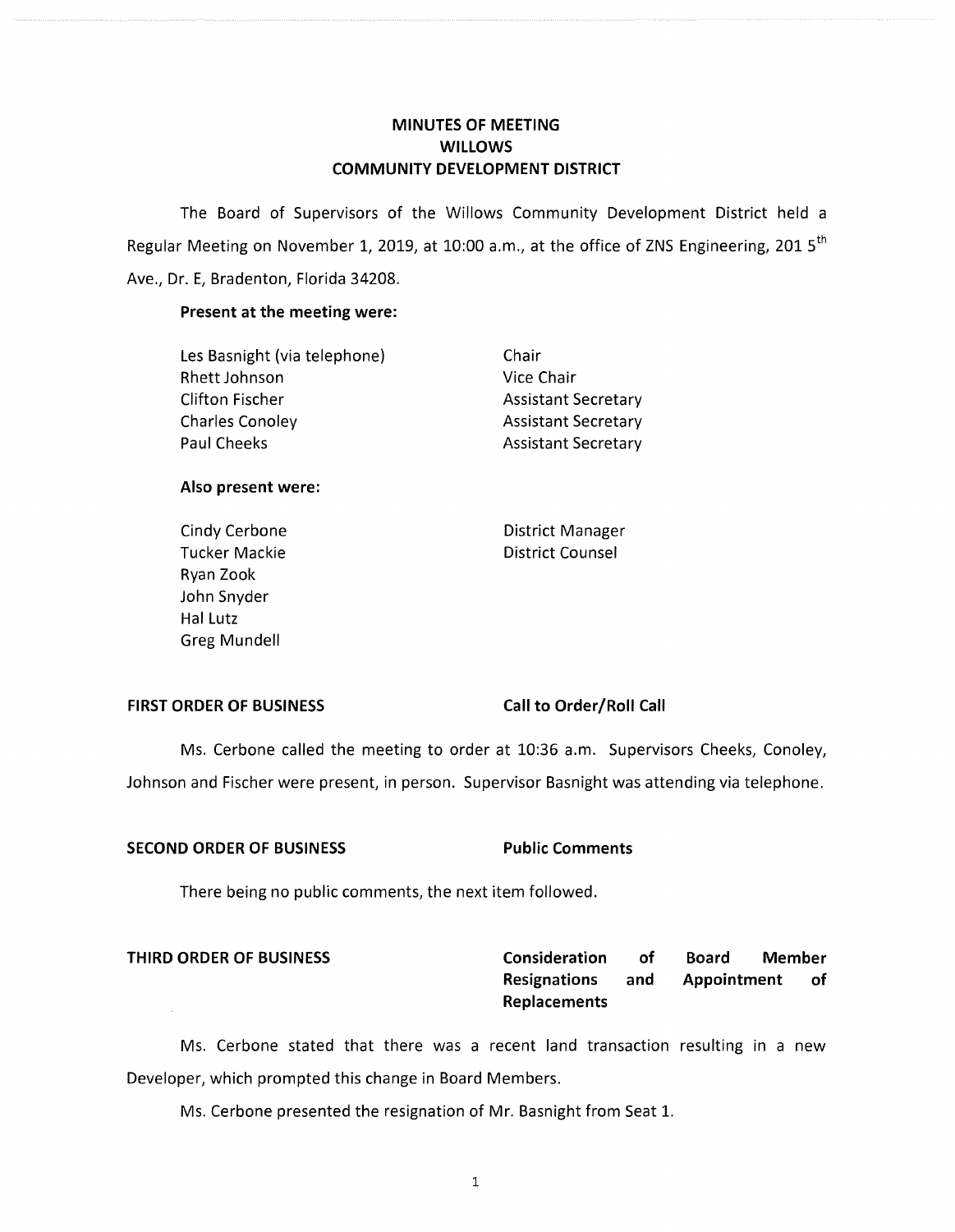**On MOTION by Mr. Conoley and seconded by Mr. Fischer, with all in favor, the resignation of Mr. Basnight, was accepted.** 

Mr. Johnson nominated Mr. Ryan Zook to fill Seat 1. No other nominations were made.

**On MOTION by Mr. Conoley and seconded by Mr. Cheeks, with all in favor, the appointment of Mr. Ryan Zook to fill Seat 1, was approved.** 

Ms. Cerbone presented the resignation of Mr. Conoley from Seat 3.

**On MOTION by Mr. Fischer and seconded by Mr. Johnson, with all in favor, the resignation of Mr. Conoley, was accepted.** 

Mr. Johnson nominated Mr. John Snyder to fill Seat 3. No other nominations were made.

**On MOTION by Mr. Fischer and seconded by Mr. Cheeks, with all in favor, the appointment of Mr. John Snyder to fill Seat 3, was approved.** 

• **Administration of Oath of Office to Newly Appointed Supervisors** *(the following* **to** *be* 

### *provided in a separate package)*

Ms. Cerbone, a Notary of the State of Florida and duly authorized, administered the Oath of Office to Mr. Zook and Mr. Snyder.

Ms. Cerbone presented the resignation of Mr. Cheeks from Seat 5.

**On MOTION by Mr. Fischer and seconded by Mr. Johnson, with all in favor, the resignation of Mr. Cheeks, was accepted.** 

Mr. Johnson nominated Mr. Hal Lutz to fill Seat 5. No other nominations were made.

**On MOTION by Mr. Fischer and seconded by Mr. Johnson, with all in favor, the appointment of Mr. Hal Lutz to fill Seat 5, was approved.**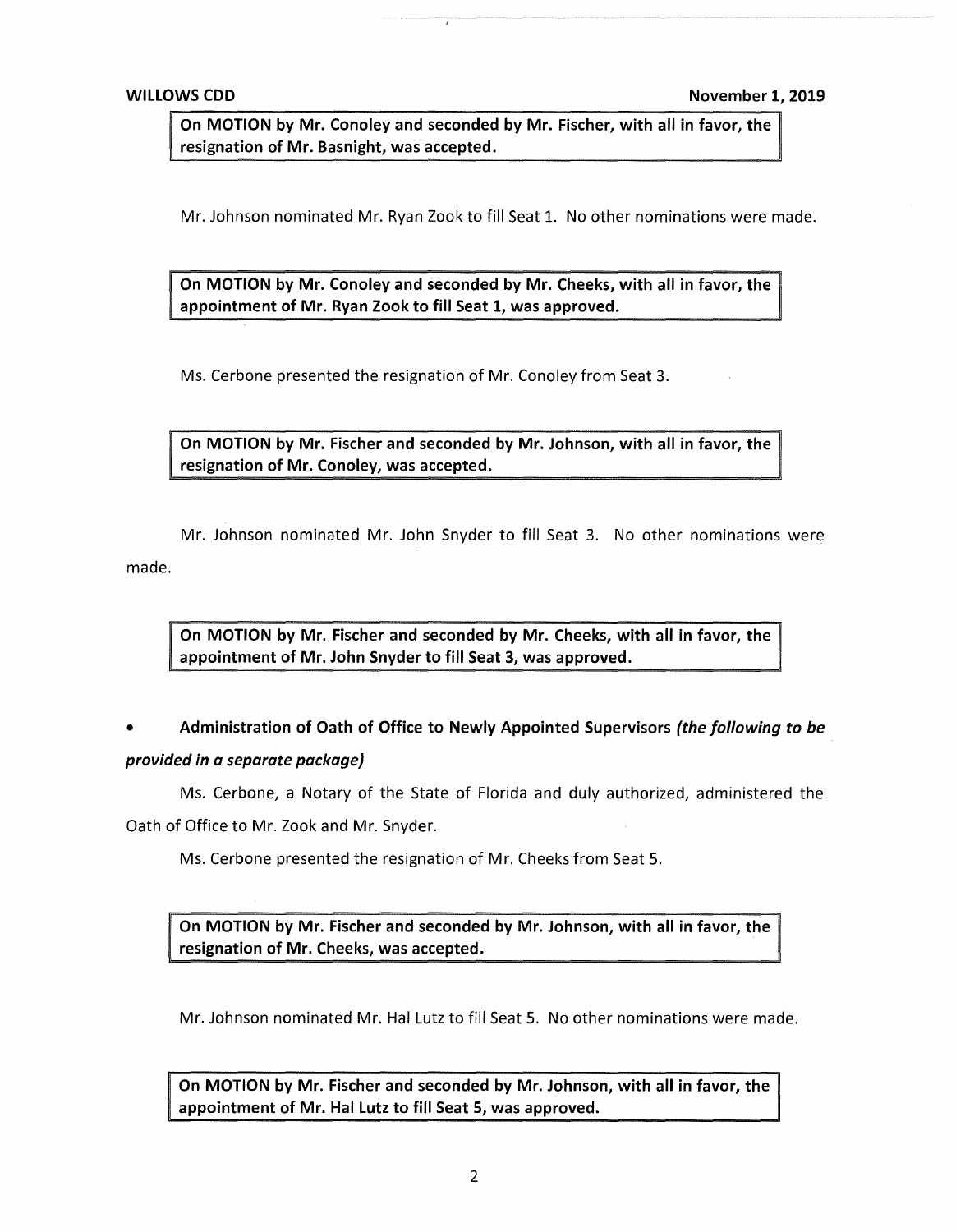Ms. Cerbone presented the resignation of Mr. Fischer from Seat 4.

**n MOTION by Mr. Snyder and seconded by Mr. Johnson, with all in favor, the resignation of Mr. Fischer, was accepted.** 

Mr. Johnson nominated Mr. Greg Mundell to fill Seat 4. No other nominations were made.

**On MOTION by Mr. Snyder and seconded by Mr. Johnson, with all in favor, the appointment of Mr. Greg Mundell to fill Seat 4, was approved.** 

Ms. Cerbone, a Notary of the State of Florida and duly authorized, administered the Oath of Office to Mr. Lutz and Mr. Mundell.

Ms. Cerbone presented the resignation of Mr. Johnson from Seat 2.

On MOTION by Mr. Snyder and seconded by Mr. Lutz, with all in favor, the  $\parallel$ **resignation of Mr. Johnson, was accepted.** 

Mr. Snyder nominated Ms. Anne Mize to fill Seat 2. No other nominations were made.

**On MOTION by Mr. Snyder and seconded by Mr. Lutz, with all in favor, the appointment of Ms. Anne Mize to fill Seat 2, was approved.** 

The Oath of Office would be administered to Ms. Mize prior to or at the next meeting.

The following items were provided to the new Supervisors:

- **A. Guide to Sunshine Amendment and Code of Ethics for Public Officers and Employees**
- **B. Membership, Obligations and Responsibilities**
- **C. Financial Disclosure Forms** 
	- I. **Form 1: Statement of Financial Interests**
	- II. **Form lX: Amendment to Form 1, Statement of Financial Interests**
	- Ill. **Form lF: Final Statement of Financial Interests**
- **D. Form 8B: Memorandum of Voting Conflict**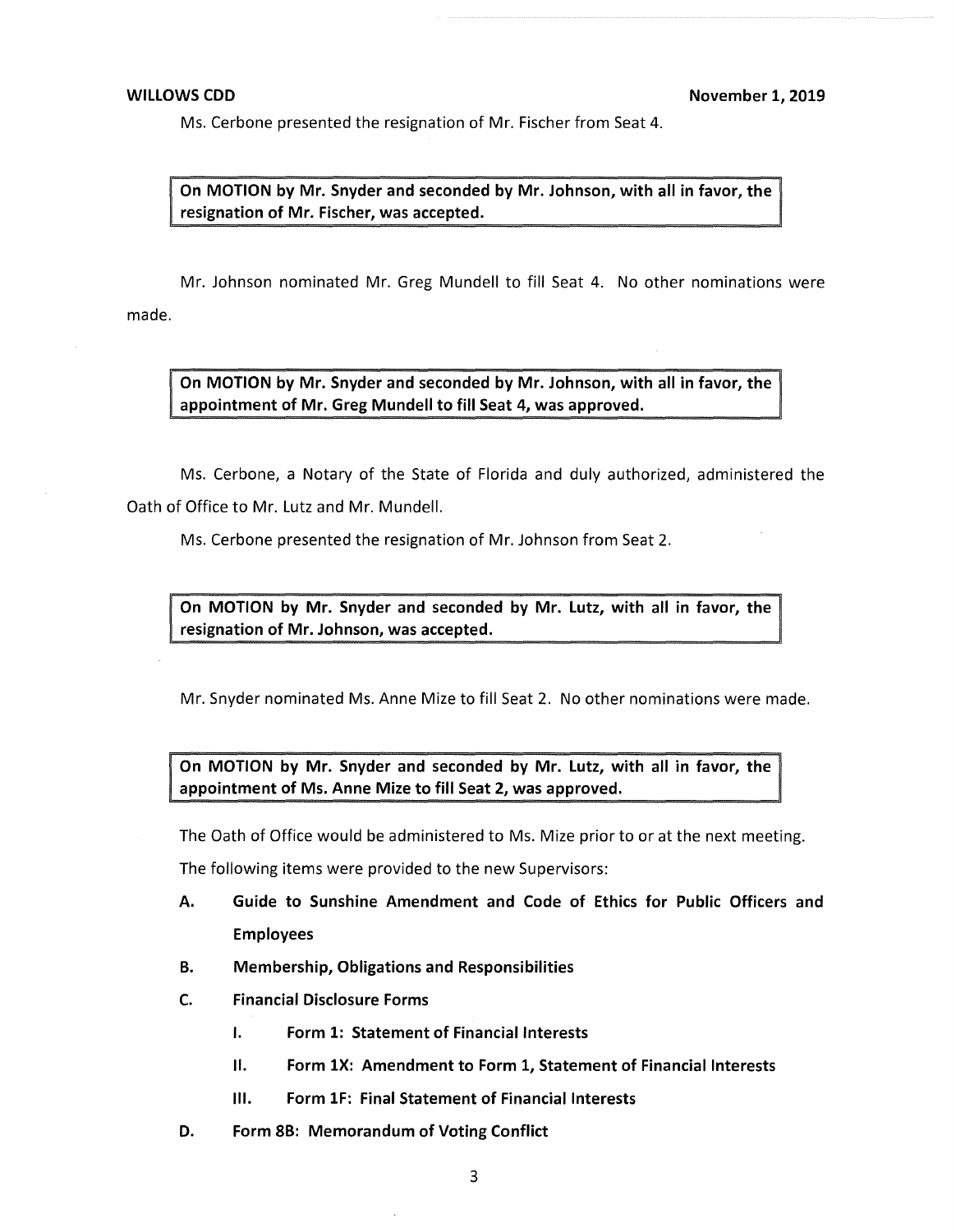On MOTION by Mr. Lutz and seconded by Mr. Mundell, with all in favor, the meeting recessed at 10:41 a.m.

The meeting reconvened at 11:29 a.m.

FOURTH ORDER OF BUSINESS **Consideration of Resolution 2020-01, Designating a Chair, a Vice Chair, a Secretary, Assistant Secretaries and an Assistant Treasurer of the District, and Providing for an Effective Date** 

Ms. Cerbone presented Resolution 2020-01.

Mr. Lutz nominated the following slate of officers:

| Ryan Zook      | Chair                      |
|----------------|----------------------------|
| John Snyder    | Vice Chair                 |
| Craig Wrathell | Secretary                  |
| Hal Lutz       | <b>Assistant Secretary</b> |
| Greg Mundell   | <b>Assistant Secretary</b> |
| Cindy Cerbone  | <b>Assistant Secretary</b> |
| Craig Wrathell | Treasurer                  |
| Jeff Pinder    | <b>Assistant Treasurer</b> |

**On MOTION by Mr. Lutz and seconded by Mr. Snyder, with all in favor, Resolution 2020-01, Designating a Chair, a Vice Chair, a Secretary, Assistant Secretaries and an Assistant Treasurer of the District, and Providing for an Effective Date, as nominated, was adopted.** 

FIFTH ORDER OF BUSINESS Discussion: Updated Provisions of District's Rules of Procedure

- A. Amended and Restated Rules of Procedure
- B. Resolution 2020-04, To Designate Date, Time and Place of Public Hearing and Authorization to Publish Notice of Such Hearing for the Purpose of Adopting Amended and Restated Rules of Procedure; and Providing an Effective Date

These items were deferred.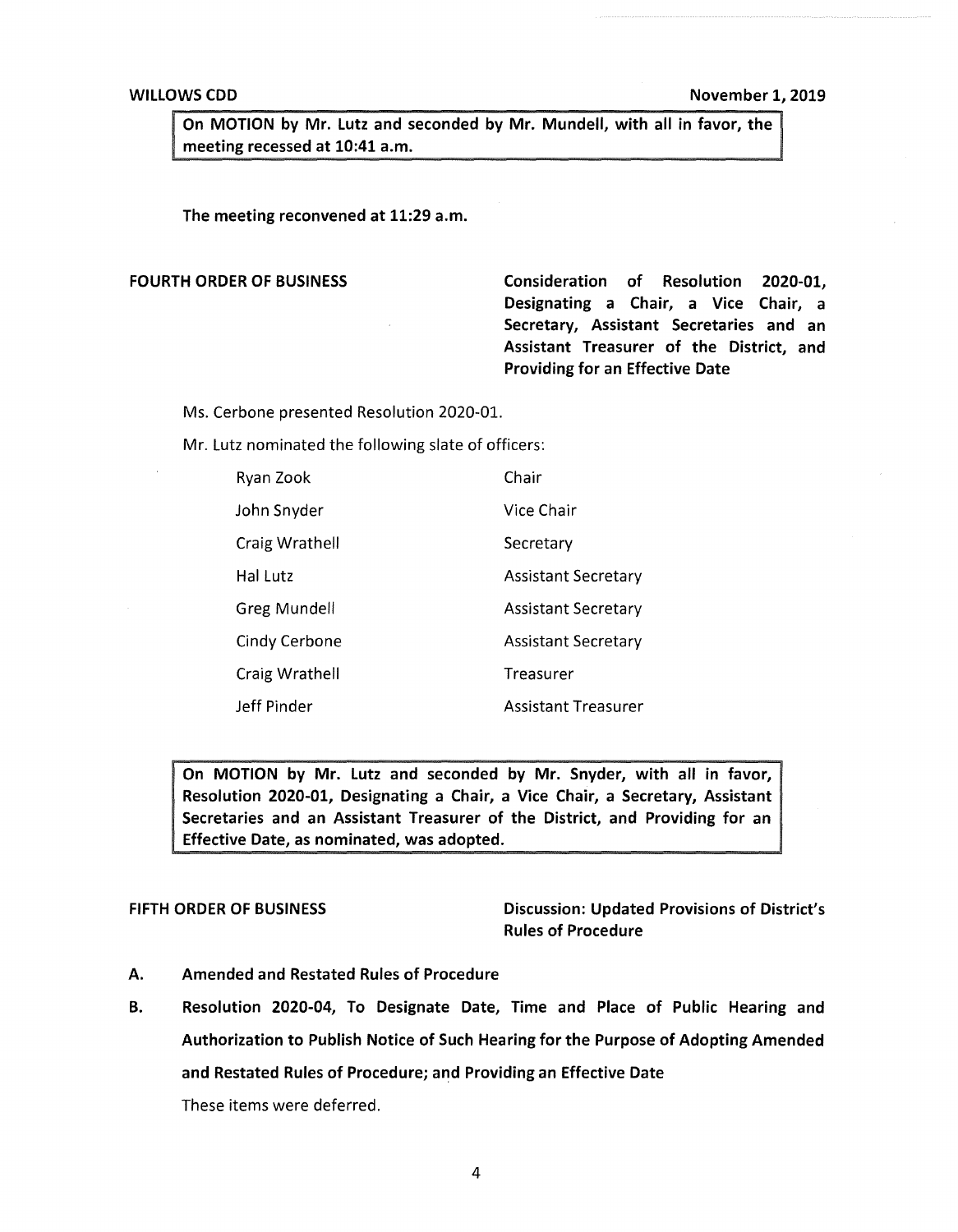**SIXTH ORDER OF BUSINESS Acceptance of Unaudited Financial Statements as of September 30, 2019** 

Ms. Cerbone presented the Unaudited Financial Statements as of September 30, 2019.

**On MOTION by Mr. Snyder and seconded by Mr. Lutz, with all in favor, the Unaudited Financial Statements as of September 30, 2019, were accepted.** 

**SEVENTH ORDER OF BUSINESS Approval of October 4, 2019 Regular Meeting Minutes** 

Ms. Cerbone presented the October 4, 2019 Regular Meeting Minutes.

**On MOTION by Mr. Snyder and seconded by Mr. Mundell, with all in favor, the October 4, 2019 Regular Meeting Minutes, as presented, were approved.** 

### **EIGHTH ORDER OF BUSINESS STATES STAFF Reports**

**A. District Counsel: Hopping Green** & **Sams, P.A.** 

There being nothing to report, the next item followed.

**B. District Engineer: ZNS Engineering, L.C.** 

There being nothing to report, the next item followed.

### **C. District Manager: Wrathe/1, Hunt and Associates, LLC**

- **NEXT MEETING: December 6, 2019 at 10:00 a.m.** 
	- o **QUORUM CHECK**

Supervisors Zook, Snyder, Lutz and Mundell confirmed their attendance at the December 6, 2019 meeting.

### **NINTH ORDER OF BUSINESS Board Members' Comments/Requests**

There being no Board Members' comments or requests, the next item followed.

## **TENTH ORDER OF BUSINESS Public Comments**

There being no public comments, the next item followed.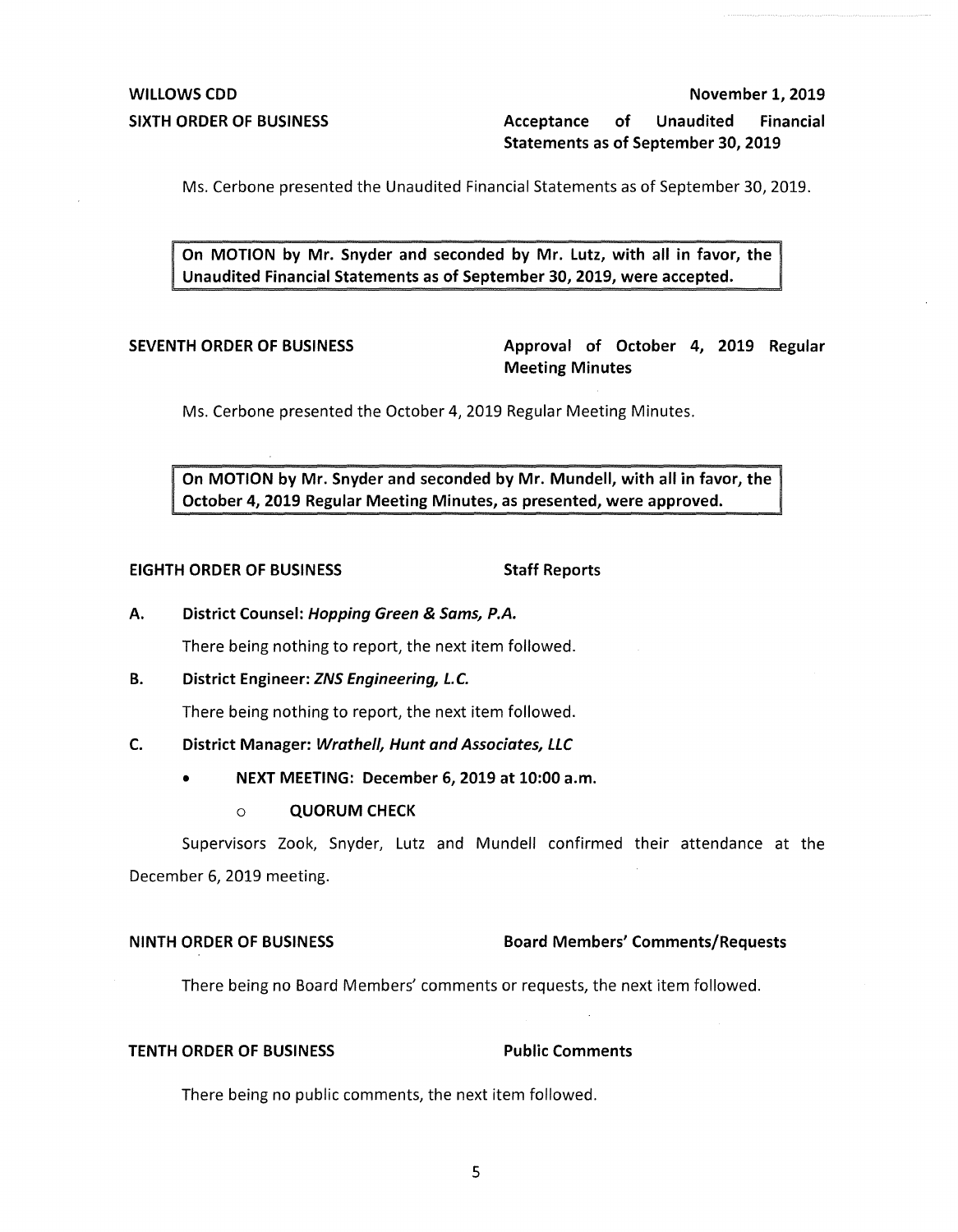There being nothing further to discuss, the meeting adjourned.

**On MOTION by Mr. Lutz and seconded by Mr. Snyder, with all in favor, the meeting adjourned at 11:32 a.m.** 

# [SIGNATURES APPEAR ON THE FOLLOWING PAGE]